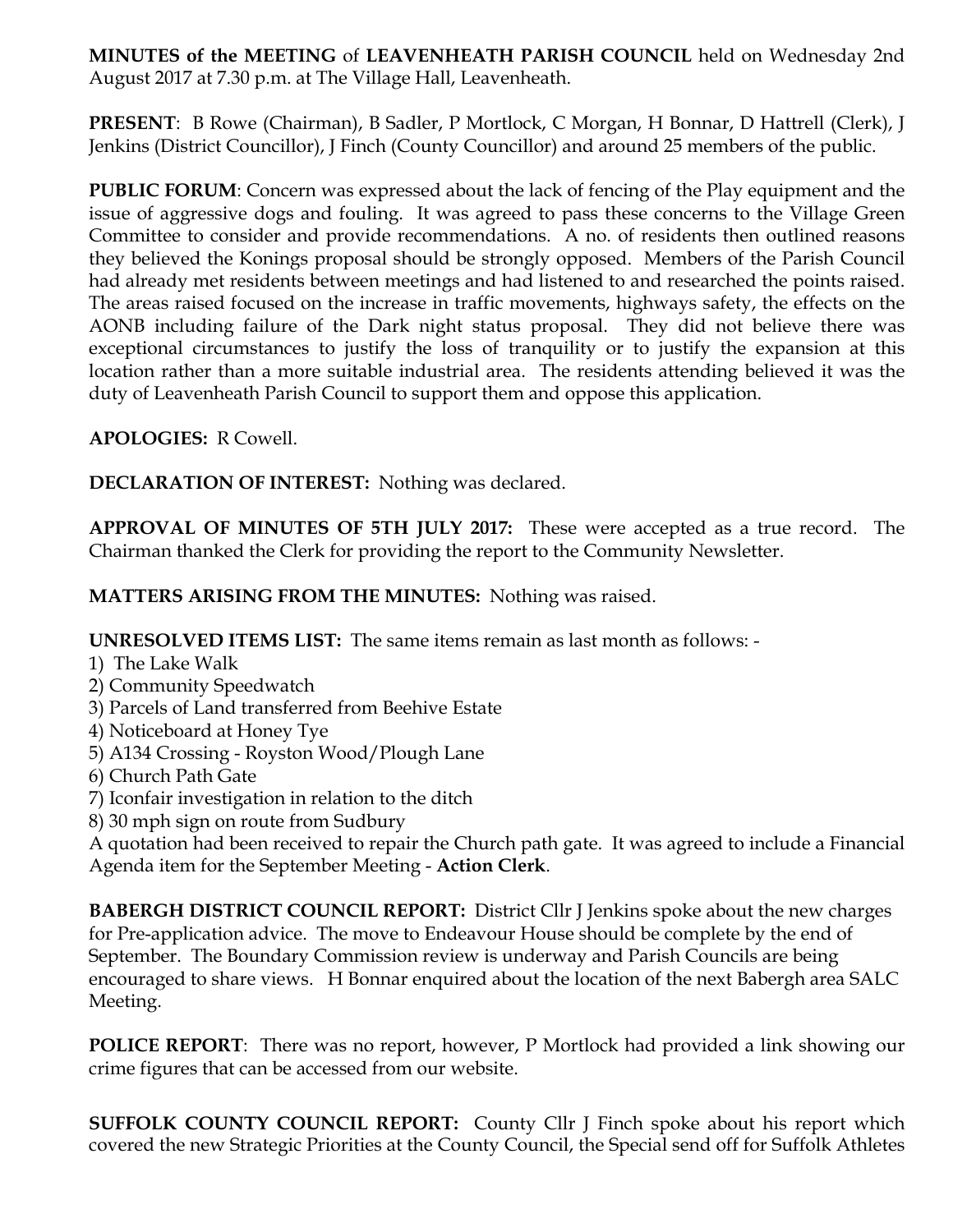for the National Summer Games, Recycling and the recent Suffolk Health and Wellbeing Board Meeting. J Finch was following up the report in relation to The Ridings. He was aware of concerns about the Stone Street/Brick Kiln Hill junction which was to be discussed later in the meeting.

**CO-OPTIION OF NEW MEMBERS:** It was noted that an Election was not requested, so the Parish Council was free to co-opt a new member. Now 3 Vacancies exist and it was agreed for the Clerk to put together a notice for the Community Newsletter advertising these Vacancies **- Action Clerk.** It was agreed to repeat the advert for 2 months. P Mortlock agreed to put the advert on the website - **Action P Mortlock**. It was agreed to update our Councillor list in the Community Newsletter - **Action Clerk**.

**CORRESPONDENCE:** The report had been issued ahead of the meeting and key areas were discussed. An email report between meetings of the grass being uncut near the substation was mentioned. It had been observed that the grass has since been cut.

**HIGHWAYS**: The question of road safety on Stoke Road was discussed. A request was made to extend the 30 mph speed limit beyond the Stone Street/Brick Kiln Hill junction. Also the hedge on the south side of the B1068 before this junction needs cutting to improve visibility. It was agreed to write to County Highways and County Cllr J Finch requesting a safety review and that the Parish Council are supportive of the reduction in speed limit and the improvement of visibility - **Action Clerk**.

**FINANCE:** The bank balances as at 1st August 2017 were **£25196.62** in the Community Account, **£15353.71** in the Reserve Account making a total of **£40550.33**.

**The following were authorised for payment: -**

| 1464         | 426.42   | D K Hattrell                                   | Clerks Salary      |
|--------------|----------|------------------------------------------------|--------------------|
| 1465         | 95.60    | Inland Revenue Only                            | Clerk's deductions |
| 1466         | 160.76   | SCC - Pension ACC                              | Clerk's Pension    |
| 1467         | 291.60   | Tree & Lawn Company                            | V Green            |
| 1468         | 210.00   | Suffolk Assoc. of Local Cou Internal Audit Fee |                    |
| <b>Total</b> | £1184.38 |                                                |                    |

**REPORTS FROM ORGANISATIONS AND REPRESENTATIVES :** Reports were given from the Village Green, Village Hall, Circular Paths and Footpaths. It was agreed to follow up the need to clear the Public Open Space path from the Village Green/Rowans Way. This is the responsibility of Babergh Council and Cllr J Jenkins agreed to chase. Members expressed their gratitude to Peter Pratt, footpath warden and volunteers including Andy Phipps, Kevin Marshall and Clare and Neil Morgan for all their work in making the footpaths accessible.

**IDEAS TO IMPROVE THE VILLAGE:** Motorcycles had been observed on Dead Lane which is in Assington Parish. The signs are obstructed and it was agreed to report to Assington Parish.

**REPORTS AND QUESTIONS FROM CHAIRMAN AND MEMBERS**: Nothing was raised requiring action.

The meeting closed at **8.50 p.m**. **Planning Meeting on 2nd August 2017**

The following applications were discussed:-